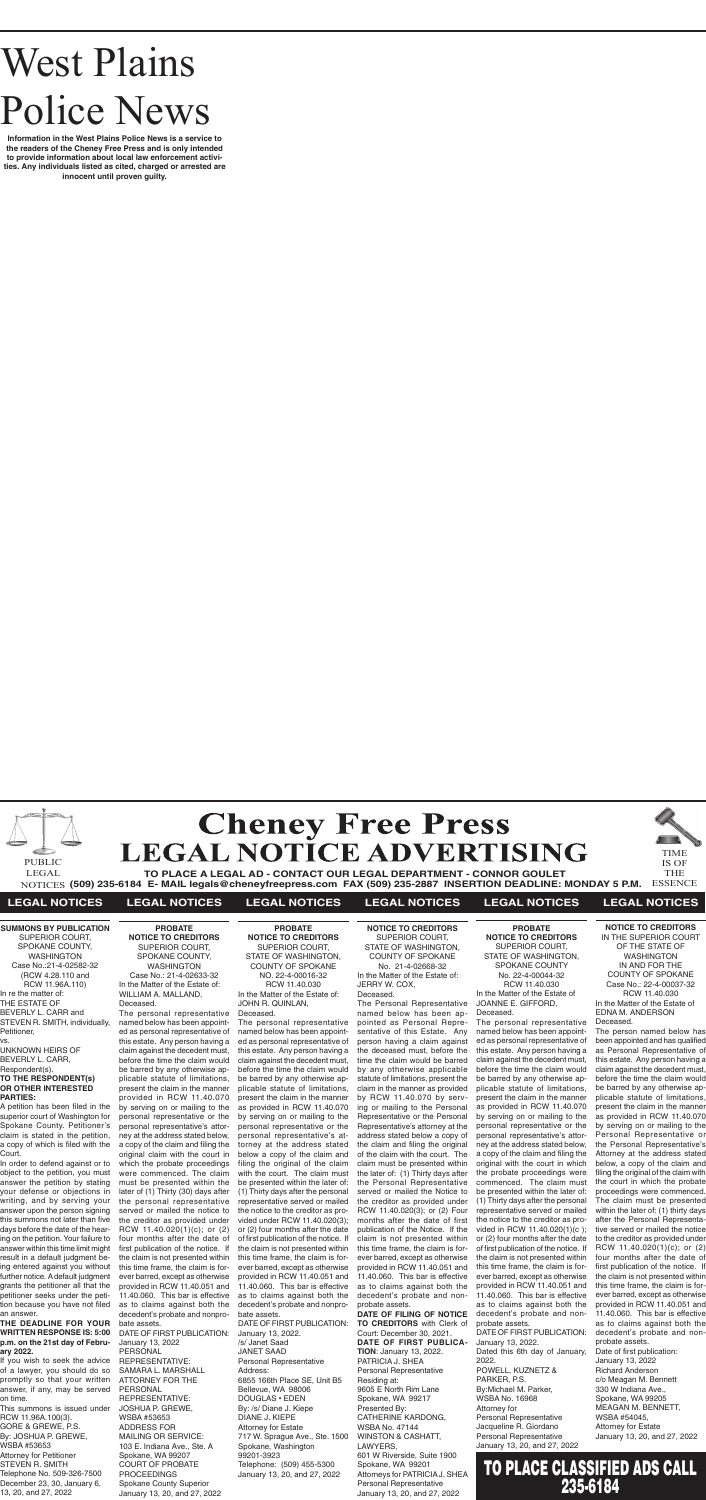**SUMMONS BY PUBLICATION IN THE SUPERIOR COURT OF THE STATE OF WASHINGTON IN AND FOR THE COUNTY OF SPOKANE** No. 22-2-00032-32 HAYDEN J. DEL PIZZO and AMANDA M. DEL PIZZO, husband and wife, Plaintiffs, vs.

**PROBATE NOTICE TO CREDITORS** SUPERIOR COURT, SPOKANE COUNTY, STATE OF WASHINGTON NO. 22400015-32 RCW 11.40.030 In Re the Matter of the Estate of: ROBERT W. STEPHENS SSN:\*\*\*-\*\*-4646 Deceased.

The Personal Representative named below has been appointed as personal representative of this estate. Any person having a claim against the decedent must, before the time the claim would be barred by any otherwise applicable statute of limitations, present the claim in the manner as provided in RCW 11.40.070 by serving on or mailing to the personal representatives or the personal representative's attorney at the address stated below a copy of the claim and filing the original of the claim with the court. The claim must be presented within the later of: (1) Thirty days after the personal representatives served or mailed the notice to the creditor as provided under RCW 11.40.020(3); or (2) four months after the date of first publication of the notice. If the claim is not presented within this time frame, the claim is forever barred, except as otherwise provided in RCW 11.40.051 and 11.40.060. This bar is effective as to claims against both the decedent's probate and nonprobate assets.

DATE OF FIRST PUBLICATION:

January 13, 2022 /s/ Nicholas Stephens NICHOLAS STEPHENS Personal Representative Presented by: LAW OFFICE OF JOSEPH A. BLUMEL, III, P.S. /s/ Joseph A. Blumel, III JOSEPH A. BLUMEL, III WSBA #7902 Attorney for Estate of DANIEL JOSEPH KNOLL LAW OFFICE OF JOSEPH A. BLUMEL III, P.S. ATTORNEY AT LAW A WASHINGTON PROFESSIONAL SERVICE **CORPORATION** 4407 N. Division St. Ste. 900 Spokane, WA 99207-1696 Phone: 509-487-1651 Fax: 509-483-5016 Toll Free: 877-820-1651 January 13, 20, and 27, 2022

**NOTICE TO CREDITORS** SUPERIOR COURT, STATE OF WASHINGTON, COUNTY OF SPOKANE No. 21-4-02669-32 In the Matter of the Estate of: CHRISTY DYAN BOONE,

Deceased. The Personal Representative named below has been ap-

pointed as Personal Representative of this Estate. Any person having a claim against the deceased must, before the time the claim would be barred by any otherwise applicable statute of limitations, present the claim in the manner as provided by RCW 11.40.070 by serving or mailing to the Personal Representative or the Personal Representative's attorney at the address stated below a copy of the claim and filing the original of the claim with the court. The claim must be presented within the later of: (1) Thirty days after the Personal Representative served or mailed the Notice to the creditor as provided under RCW 11.40.020(3); or (2) Four months after the date of first publication of the Notice. If the claim is not presented within this time frame, the claim is forever barred, except as otherwise provided in RCW 11.40.051 and 11.40.060. This bar is effective as to claims against both the decedent's probate and nonprobate assets.

**DATE OF FILING OF NOTICE TO CREDITORS** with Clerk of Court: December 30, 2021. **DATE OF FIRST PUBLICA-TION**: January 13, 2022. ANNEMARIE LEWIS Personal Representative Residing at: 5315 E Silver Pine RD Colbert, WA 99005 Presented By: CATHERINE KARDONG, WSBA No. 47144 WINSTON & CASHATT, LAWYERS, 601 W Riverside, Suite 1900 Spokane, WA 99201 Attorneys for ANNEMARIE LEWIS Personal Representative January 13, 20, and 27, 2022

### **PUBLIC NOTICE ADVERTISEMENT FOR BIDS CITY OF MEDICAL LAKE**

**Spokane County, Washington** Sealed bids for: **HALLETT & GRACE ST. SIDEWALKS - 2022** Will be received by The City of Medical Lake at the City Maint. Bldg. until 2:00 p.m., February 3rd, 2022, and at that time publicly opened and read aloud. One Contract is proposed for the entire work.

The proposed work includes: The installation of 1,300 l.f. of traffic curb, 490 s.y. of 4" sidewalks, 225 s.y. of 6" driveways and sidewalks, 13 handicap ramps, 4 precast stormwater inlets, 4 swales, and 220 l.f. of pedestrian curb. Also included is approximately 500 tons of crushed surfacing, 80 tons of Cl. 3/8" PG64S-28, 270 s.y. of sod, sign and mailbox relocation, and various other incidentals.

The project information, Form of Bid, Form of Contract, Plans, Specifications and Forms of Bid Bond, Performance and Payment Bonds, and other Contract Documents, are available at www.ehengineeringplans. com. Bidders may download the digital files at no cost. Printed documents are available, at bidders' expense, by choosing the "Order" option, plans may be examined at the following:

1. City of Medical Lake, PO Box 369, 124 S. Lefevre St., Medical Lake, WA 99022-0369 2. Abadan Plan Center, Spokane 3. Spokane Regional Plan

Center, Spokane 4. Associated Builders and Contractors, Inc., Spokane 5. E&H Engineering, Inc., 12611 W. Sunset Hwy. Ste. B, Airway Heights, WA 99001 Copies may also be obtained at the office of, E&H Engineering Inc., 12611 W. Sunset Hwy. Ste. B, Airway Heights, WA 99001, (509) 744-0245, upon payment of \$75 per set, which will NOT be refunded.

The Owner reserves the right to waive any informalities or to reject any or all bids.

All bid proposals shall be accompanied by a bid proposal deposit in cash, certified check, cashier's check, or surety bond in an amount equal to five percent of the amount of such proposal. Should the successful bidder fail to enter into such contract and furnish satisfactory performance bond within the time stated in the Specifications, the bid security shall be forfeited to the Owner. No Bidder may withdraw their bid within thirty days of the actual date of the opening thereof. /S/ Doug Ross Doug Ross

City Administrator, City of Medical Lake January 20, and 27, 2022

> **NONPROBATE NOTICE TO CREDITORS** SUPERIOR COURT OF WASHINGTON FOR SPOKANE COUNTY CASE NO.: 22-4-00095-32 (RCW 11.42.030) Nonprobate Estate of: M. MAXINE WILLIAMS, Deceased.

PLEASE TAKE NOTICE The notice agent named below has elected to give notice to creditors of the above-named decedent. As of the date of the filing of a copy of this notice with the court, the notice agent has no knowledge of any other person acting as notice agent or of the appointment of a personal representative of the decedent's estate in the state of Washington. According to the records of the court as are available on the date of the filing of this notice with the court, a cause number regarding the decedent has not been issued to any other notice agent and a personal representative of the decedent's estate has not been appointed.

Any person having a claim against the decedent must, before the time the claim would be barred by any otherwise applicable statute of limitations, present the claim in the manner as provided in RCW 11.42.070 by serving on or mailing to the notice agent or the notice agent's attorney at the address stated below a copy of the claim and filing the original of the claim with the court listed above and in which the notice agent's declaration and oath were filed. The claim must be presented within the later of: (1) Thirty days after the notice agent served or mailed the notice to the creditor as provided under RCW 11.42.020(2) (c); or (2) four months after the date of first publication of the notice. If the claim is not presented within this time frame,

**PROBATE NOTICE TO CREDITORS** SUPERIOR COURT OF WASHINGTON FOR SNOHOMISH COUNTY No. 22-4-00003-31 **RCW 11.40.030** In the Matter of the Estate of PHILLIP ALLEN PICKERING, Deceased.

The co-personal representatives named below has been appointed as co-personal representatives of this estate. Any person having a claim against the decedent must, before the time the claim would be barred by any otherwise applicable statute of limitations, present the claim in the manner as provided in RCW 11.40.070 by serving on or mailing to the personal representative or the personal representative's attorney at the address stated below a copy of the claim and filing the original of the claim with the court in which the probate proceedings were

**NOTICE TO CREDITORS** SUPERIOR COURT OF WASHINGTON

COUNTY OF SPOKANE Case No. 22-4-00094-32 RCW 11.40.010 In the Matter of the Estate of: NATALIE D. FINCHER, Deceased.

James P. Spurgetis has been appointed as Administrator of this estate. Any person having a claim against the decedent must, before the time the claim would be barred by any otherwise applicable statute of limitations, present the claim in the manner as provided in RCW 11.40.070 by serving on or mailing to the Administrator or the Administrator's attorney at the address stated below a copy of the claim and filing the original of the claim with the court in which the probate proceedings were commenced. The claim must be presented within the later of: (1) Thirty days after the Administrator served or mailed the notice to the creditor as provided under RCW 11.40.020(1)(c); or (2) four months after the date of first publication of the notice. If the claim is not presented within this time frame, the claim is forever barred, except as otherwise provided in RCW 11.40.051 and 11.40.060. This bar is effective as to claims against both the decedent's probate and nonprobate assets. Date of First Publication: January 20, 2022 Administrator:

D & S House Investments LLC **PROPOSAL**: New gymnastics

Melanie Shanks Administrator: James P. Spurgetis Address for Mailing or Service: 422 W. Riverside Ave., Suite. 620 Spokane, WA 99201-0308 Dated this 14th day of January 2022. /s/ James P. Spurgetis JAMES P. SPURGETIS, WSBA #7949 Administrator JAMES P. SPURGETIS, P.S. Attorney at Law 422 W. Riverside Ave., Suite. 620 Spokane, WA 99201 Telephone: (509) 444-5141 Facsimile: (509) 444-5143 January 20, 27, and

February 3, 2022

**NOTICE TO CREDITORS** SUPERIOR COURT, STATE OF WASHINGTON, COUNTY OF SPOKANE

Case No.: 22400053-32 In Re the Matter of the Estate of: LEE M. WAKEFIELD, Deceased.

The Personal Representative named below has been appointed as Personal Representative of this estate. Any person having a claim against the Decedent must, before the time the claim would be barred by any otherwise applicable statute of limitations, present the claim in the manner as provided in RCW 11.40.070 by serving on or mailing to the Personal Representative or the Personal Representative's attorney at the address stated below a copy of the claim and filing the original of the claim with the court in which the probate proceedings were commenced. The claim must be presented within the later of: (1) Thirty days after the personal representative served or mailed the notice to the creditor as provided under RCW 11.40.020(1) (c); or (2) four months after the date of first publication of the notice. If the claim is not presented within this time frame, the claim is forever barred, except as otherwise provided in section RCW 11.40.051 and RCW 11.40.060. This bar is effective as to claims against both the decedent's probate and non-probate assets. Date of first publication: January 20, 2022. Personal Representatives: CONNIE F. TOWNER Attorney for Personal Representative: LINNWOOD D. SAMPSON Address for Mailing or Service: N. 1201 Ash, Suite 200 Spokane, WA 99201 Law Office of Linnwood D. Sampson 1201 N. Ash Street, Suite 200 Spokane, WA 99201 Telephone: 509-327-1545 Fax: 509-327-1549 January 20, 27, and February 3, 2022

### **PROBATE NOTICE TO CREDITORS** SUPERIOR COURT,

STATE OF WASHINGTON, COUNTY OF SPOKANE No. 22-4-00059-32 RCW 11.40.040 In the Matter of the Estate of GERALDINE W. HOLCOMB, Deceased.

The Personal Representative

named below has been appointed as Personal Representative of this estate. Any person having a claim against the deceased must, before the time the claim would be barred by any otherwise applicable statute of limitations, present the claim in the manner as provided in RCW 11.40.070 by serving on or mailing to the Personal Representative or the Personal Representative's attorney at the address stated below, a copy of the claim, and filing the original of the claim with the Court in which the probate proceedings were commenced. The claim must be presented within the later of: (1) thirty days after the Personal Representative served or mailed the notice to the creditor as provided under RCW 11.40.020(1) (c); OR (2) four months after the date of first publication of the notice. If the claim is not presented within this time frame, the claim is forever barred, except as otherwise provided in RCW 11.40.051 and 11.40.060. This bar is effective as to claims against both the decedent's probate and nonprobate assets. DATE OF FIRST PUBLICATION: January 20, 2021 **PERSONAL** REPRESENTATIVE: WENDY S. HOLCOMB ATTORNEYS FOR PERSONAL REPRESENTATIVE: STEVEN A. CRUMB, **ATTORNEY** STEVEN A. CRUMB WSBA #6396 ADDRESS FOR MAILING OR SERVICE STEVEN A. CRUMB, Attorney 127 E. Augusta Ave., Suite 200 Spokane, WA 99207 COURT OF PROBATE PRO-CEEDINGS AND CAUSE NUM-BER: Superior Court, Spokane County, Washington Cause No.: 22-4-00059-32 January 20, 27, and February 3, 2022

**NOTICE TO CREDITORS** IN THE SUPERIOR COURT OF THE STATE OF WASHINGTON IN AND FOR THE COUNTY OF SPOKANE No. 22-4-00035-32 In re the Matter of the Estate of:

BRUCE A. ELLINGSEN, Deceased.

The Personal Representative named below has been appointed as personal representative of the Estate of Bruce A. Ellingsen, Deceased. Any person having a claim against the Decedent must, before the time the claim would be barred by any otherwise applicable statute of limitations, present the claim in the manner as provided in RCW 11.40.070 by serving on or mailing to the Personal Representative or the Personal Representative's attorney at the addresses below stated a copy of the claim and filing the original of the claim with the Court. The claim must be presented within the later of: (1) thirty days after the Personal Representative served or mailed the Notice to Creditors as provided under RCW 11.40.020(3); or (2) four months after the date of first publication of the Notice. If the claim is not presented within this time frame, the claim is forever barred, except as otherwise provided in RCW 11.40.051 and RCW 11.40.060. This bar is effective as to claims against both the Decedent's probate and nonprobate assets. Date of First Publication: January 13, 2022 /s/ Eric C. Ellingsen Eric C. Ellingsen, DDS 1215 North McDonald, Suite 203 Spokane, Washington 99216

WITHERSPOON · KELLEY /s/ DAVID M. KNUTSON DAVID M. KNUTSON, WSBA No. 24099 Attorneys for Petitioner 422 W. Riverside Ave., Suite 1100 Spokane, WA 99201 January 13, 20, and 27, 2022

TERESA BERNTSEN, DIREC-TOR OF WASHINGTON STATE DEPARTMENT OF LICENSING, HOME BOYS, INC., ALL AMERI-CAN CORP dba AMERICAN. HOME CENTER and any unknown claimants of the above

defendants, Defendants. THE STATE OF WASHINGTON

to: HOME BOYS, INC., ALL AMERI-CAN CORP dba AMERICAN HOME CENTER and the unknown claimants of the above defendants:

You are hereby summoned to appear within sixty days after the date of the first publication of this summons, to-wit, within sixty days after the 13th day of January, 2022, and defend the above entitled action in the above entitled court, and answer the complaint of the plaintiff, Hayden J. Del Pizzo and Amanda M. Del Pizzo, and serve a copy of your answer upon the undersigned attorney for plaintiff, Neil E. Humphries, at his office below stated; and in case of your failure so to do, judgment will be rendered against you according to the demand of the complaint, which has been filed with the clerk of said court. This is a complaint for quiet title to that certain mobile home described as follows: 2007 Karsten 70 x 66 mobile home, Vin No. STA0282559OR-AB. The Writ of Mandamus would be a court order declaring the title to the mobile home be issued in the name of the plaintiffs free and clear of claims of other persons

or entities. DATED this 29th day of December, 2021. /s/ Neil E. Humphries NEIL E. HUMPHRIES, WSBA# 2737 Attorney for Plaintiff 421 W. Riverside Ave., Ste. 704 Spokane, WA 99201-0410 Phone: (509) 838-4148 January 13, 20, 27, February 3, 10, and 17, 2022

commenced.

The claim must be presented within the later of: (1) Thirty days after the personal representative served or mailed the notice to the creditor as provided under RCW 11.40.020(1)(c); or (2) four (4) months after the date of first publication of the notice. If the claim is not presented within this time frame, the claim is forever barred, except as otherwise provided in RCW 11.40.051 and 11.40.060. This bar is effective as to claims against both the decedent's probate and nonprobate assets.

DATE OF FILING COPY OF NOTICE TO CREDITORS with Clerk of Court: January 5, 2022. DATE OF FIRST PUBLICATION: January 20, 2022 **CO-PERSONAL REPRESEN-**

**TATIVES**: PAIGE SUZANNE WHEELHOUSE

MICHAEL DAVID PICKERING LISA MARIE REZAC ATTORNEY FOR CO-PERSON-AL REPRESENTATIVES: Amy C. Allison, WSBA #34317 Anderson Hunter Law Firm, P.S. 2707 Colby Avenue, Suite 1001 Everett, WA 98201 COURT OF PROBATE PROCEEDINGS: Snohomish County Superior Court AND CAUSE NUMBER: 22-4-00003-31 January 20, 27, and

February 3, 2022

the claim is forever barred, except as otherwise provided in RCW 11.42.050 and 11.42.060. This bar is effective as to claims against both the decedent's probate and nonprobate assets. Date of First Publication of this Notice: January 20, 2022

The notice agent declares under penalty of perjury under the laws of the State of Washington on the 5th day of January, 2022, in Spokane Valley, WA that the foregoing is true and correct. /s/ Erica VanZyverden, Notice Agent Address for Mailing or Service: ERICA VANZYVERDEN, Notice Agent 15015 E 20th Ave, Spokane Valley, WA 99037 Attorney for the Notice Agent: Gregory L. Decker, WSBA 9116 January 20, 27, and February 3, 2022

### **PUBLIC NOTICE Notice of SEPA Determination**

**NOTICE IS HEREBY GIVEN**; The City of Airway Heights has issued a Determination of Non-Significance (MDNS) under the State Environmental Policy Act Rules (WAC 197-11) for this proposal. After review of a completed environmental checklist and other information on file with the City, it has been determined that this proposal will not have a probable significant adverse environmental impact on the environment with mitigations imposed.

**APPLICATION #**: LUA2021-0008 **APPLICANT**:

facility within an existing structure. This proposal includes interior and exterior improvements including a new parking lot. **PARCEL NUMBER**:

15234.2804, 15234.2803, 15234.2802, 15234.2817 **PROJECT LOCATION**: Along W. 13th Ave., near the intersection of W.13th and S. Russell St., Airway Heights, WA **SEPA DETERMINATION**:

**Determination of Non-Significance, DNS**

**APPEAL PERIOD**: **By 4:30 p.m., Thursday, February 10, 2022** The SEPA Checklist and supporting documents are available at the Airway Heights Planning Office, located in the Development Services Department at 13414 W. Sunset Hwy (SR-2), Airway Heights, WA, 99001.

To submit your comments by mail please address your comments to: Airway Heights Planning Department 1208 S. Lundstrom Airway Heights, WA 99001 To submit your comments by e-mail: planninginfo@cawh.org For additional information or questions:

Phone: (509) 244-2552 Email: planninginfo@cawh.org January 27, 2022

### **PUBLIC NOTICE City of Cheney**

**Ordinance No. Y-22 Summary AN ORDINANCE FIXING THE SALARIES AND COMPENSA-TION FOR APPOINTIVE OF-FICERS AND EMPLOYEES OF THE CITY OF CHENEY, FIXING THE EFFECTIVE DATE THEREOF, REPEALING ORDI-NANCE Y-16, AND PROVIDING FOR THE EFFECTIVE DATE HEREOF.** 

The foregoing is a summary of the principal provisions of Ordinance No. Y-22 of the City of Cheney, adopted on January 11, 2022. Pursuant to RCW 35A.12.160, a full text of the Ordinance will be mailed upon request to Office of the City Clerk, City of Cheney, 609 Second Street, Cheney, Washington 99004. January 27, 2022

### **PROBATE NOTICE TO CREDITORS** IN THE SUPERIOR COURT

OF THE STATE OF WASHINGTON IN AND FOR THE COUNTY OF SPOKANE NO. 22-4-00107-32 (RCW 11.40.030)

In Re: THE ESTATE OF LOREN HEN-RY CLEMENTS AND MARILYN ELAINE CLEMENTS, Deceased.

The Personal Representative named below has been appointed as Personal Representative of this estate. Any person having a claim against the decedent must, before the time the claim would be barred by any otherwise applicable statute of limitations, present the claim in the manner as provided in RCW 11.40.070 by serving on or mailing to the Personal Representative or the Personal Representative's attorney at the address stated below a copy of the claim and filing the original of the claim with the court in which the probate proceedings were commenced. The claim must be presented within the latter of: (1) thirty days after the personal representative served or mailed a notice to the creditor as provided under RCW 11.40.020(1)(c); or (2) four months after the date of first publication of the notice. If the claim is not presented within this time frame, the claim is forever barred, except as otherwise provided in RCW 11.40.051 and 11.40.060. This bar is effective as to claims against both the decedent's probate and nonprobate assets.

Date of First Publication: January 27, 2022 Personal Representative: Lonnie J. Clements Attorney for the Personal Representative: Patrick W. Harwood, Kirkpatrick & Startzel, P.S., 108 N. Washington Street, Suite 201, Spokane, WA 99201. Court of probate proceedings Spokane County Superior Court, Cause No. 22-4-00107-32 Dated this 19th day of January, 2022, at Spokane, Washington KIRKPATRICK & STARTZEL, P.S.

/s/ Patrick W. Harwood PATRICK W. HARWOOD, WSBA #30522 Attorneys for the Personal Representative Lonnie J. Clements January 27, February 3, and 10, 2022

### **ABANDONED VEHICLE SALE**

Car Year & Make: 2002 Chevrolet Car Year & Make: 2003 Chevrolet Car Year & Make: 2002 Ford Car Year & Make: 2011 Chevrolet Car Year & Make: 2016 Toyota Car Year & Make: 2008 Vw Car Year & Make: 2004 Chevrolet Inspection Time: 9:00 a.m. Date of Sale: January 28, 2022 Time of Sale: 9:00 a.m. Roger's Towing 1551 W. First Cheney, WA 99004 509-235-8421 January 27, 2022

### **NOTICE TO CREDITORS SUPERIOR COURT, STATE OF WASHINGTON, SPOKANE COUNTY**

No. 22-4-00113-32 (RCW 11.40.030) In the Matter of the Estate of: CHRISTINE B. CROCKER, Deceased.

The Personal Representative named below has been appointed as Personal Representative of this estate. Any person having a claim against the decedent that arose before the decedent's death must, before the time the claim would be barred by any otherwise applicable statute of limitations, present the claim in the manner as provided in RCW 11.40.070 by serving on or mailing to the Personal Representative or the personal representative's attorney at the address stated below a copy of the claim and filing the original of the claim with the Court. The claim must be presented within the later of: (a) Thirty days after the personal representative served or mailed the notice to the creditor as provided under RCW 11.40.020; or (b) four months after the date of first publication of the notice. If the claim is not presented within this time frame, the claim will be forever barred, except as otherwise provided in RCW 11.40.051 and 11.40.060. This bar is effective as to claims against both the decedent's probate and nonprobate assets. Date of First Publication: January 27, 2022 Personal Representative: RYAN C. CROCKER Attorney for Personal Representative: CAROL J. HUNTER Address for Mailing or Service: HUNTER ELDER LAW, PLLC 2208 West Second Avenue Spokane, WA 99201-5417 (509) 747-0101 January 27, February 3, and 10, 2022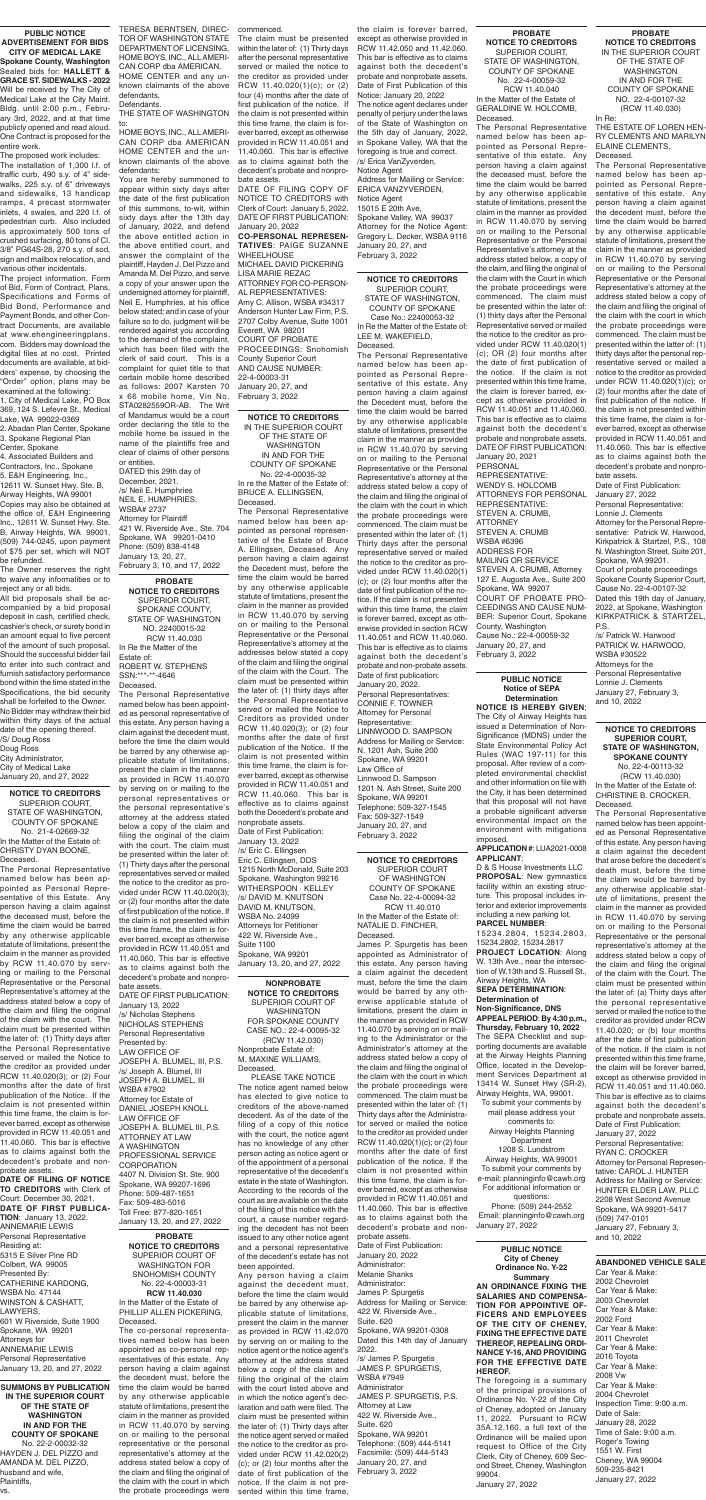**PROBATE** 

**NOTICE TO CREDITORS** SUPERIOR COURT, SPOKANE COUNTY, WASHINGTON Case No.: 22-4-00129-32 In the Matter of the Estate of: MICHAEL J. PERRY, Deceased.

The personal representative named below has been appointed as personal representative of this estate. Any person having a claim against the decedent must, before the time the claim would be barred by any otherwise applicable statute of limitations, present the claim in the manner provided in RCW 11.40.070 by serving on or mailing to the personal representative or the personal representative's attorney at the address stated below, a copy of the claim and filing the original claim with the court in which the probate proceedings were commenced. The claim must be presented within the later of (1) Thirty (30) days after the personal representative served or mailed the notice to the creditor as provided under RCW 11.40.020(1)(c); or (2) four months after the date of first publication of the notice. If the claim is not presented within this time frame, the claim is forever barred, except as otherwise provided in RCW 11.40.051 and

**PROBATE NOTICE TO CREDITORS** SUPERIOR COURT, SPOKANE COUNTY, WASHINGTON Case No.: 22-4-00128-32 In the Matter of the Estate of: EUGENE R. DEGENSTEIN, JR.,

Deceased. The personal representative named below has been appointed as personal representative of this estate. Any person having a claim against the decedent must, before the time the claim would be barred by any otherwise applicable statute of limitations, present the claim in the manner provided in RCW 11.40.070 by serving on or mailing to the personal representative or the personal representative's attorney at the address stated below, a copy of the claim and filing the original claim with the court in which the probate proceedings were commenced. The claim must be presented within the later of (1) Thirty (30) days after the personal representative served or mailed the notice to

**NOTICE TO CREDITORS SUPERIOR COURT OF WASHINGTON COUNTY OF SPOKANE** NO. 22-4-00143-32 IN RE THE ESTATE OF INGEBORG VON

**Deceased** The Personal Representative named below has been appointed as Personal Representative of this Estate. Any person having a claim against the deceased must, before the time the claim would be barred by any otherwise applicable statute of limitations, present the claim in the manner as provided by RCW 11.40.070 by serving or mailing to the Personal Representative or the Personal Representative's attorney at the address stated below a copy of the claim and filing the original of the claim with the court. The

BORNEMANN, Deceased.

The personal representative named below has been appointed as personal representative of this estate. Any person having a claim against the decedent must, before the time the would be barred by any otherwise applicable statute of limitations, present the claim in the manner as provided in RCW 11.40.070 by serving on or mailing to the Personal Representative or the Personal Representative's attorney at the address stated below a copy of the claim and filing the original of the claim with the court. The claim must be presented within the later of: (1) Thirty days after the Personal Representative served or mailed the notice to the creditor as provided under RCW 11.40.020(1) (c); or (2) four months after the

### **NOTICE TO CREDITORS SUPERIOR COURT, STATE OF WASHINGTON, SPOKANE COUNTY** No. 22-4-00163-32 (RCW 11.40.030)

In the Matter of the Estate of: KENNETH B. SOWA Deceased.

The Personal Representative named below has been appointed as Personal Representative of this estate. Any person having a claim against the decedent that arose before the decedent's death must, before the time the claim would be barred by any otherwise applicable statute of limitations, present the claim in the manner as provided in RCW 11.40.070 by serving on or mailing to the Personal Representative or the personal

**NOTICE TO CREDITORS** SUPERIOR COURT, STATE OF WASHINGTON, COUNTY OF SPOKANE No. 22-4-00064-32 In the Matter of the Estate of: FAY KATHERINE SCOTT,

### **PUBLIC NOTICE LEGAL NOTICE**

NEGOTIATION OF STATE LEASES WITH EXISTING LES-SEES BETWEEN MAR AND APRIL 2022 EXPIRES: JUNE 2022

10-B56546-GRAZING-That portion lying east of Railroad Right of Way, Sec 16, Twp 21N, Rge 40 E, W.M.

the creditor as provided under date of first publication of the 11.40.060. This bar is effective notice. If the claim is not presented within this time frame, the claim is forever barred, except as otherwise provided in RCW 11.40.051 and 11.40.060. This bar is effective as to claims against both the decedent's probate and nonprobate assets. DATE OF FIRST PUBLICATION: **January 27, 2022** PERSONAL REPRESENTA-TIVE: **ERIK N. POWELL** ATTORNEY FOR PERSONAL REPRESENTATIVE: **Robb E. Grangroth** ADDRESS FOR MAILING OR SERVICE: **1235 N. Post St. Ste. 100 Spokane, WA 99201** January 27, February 3, and 10, 2022

> Written request to lease must be received by February 28, 2022, at Department of Natural Resources, 225 S Silke Rd, Colville, Washington 99114-9369. Each request to lease must include the lease number, the name, address and phone number of applicant, and must contain a certified check or money order payable to the Department of Natural Resources for the amount of any bonus bid plus a \$100.00 deposit. The envelope must be marked "Sealed Bid" and give lease number, expiration date of lease applied for and give applicant's name. The applicant must be prepared to purchase improvements that belong to the current lessee. Persons wishing to bid to lease any of these properties can obtain more details, bid packet, and qualification requirements by contacting the Colville office or calling (509) 684-7474. January 27, 2022

**FINAL ACCOUNT AND NOTICE OF DISTRIBUTION** SUPERIOR COURT OF WASHINGTON COUNTY OF SPOKANE NO. 21-4-01249-32 IN RE THE ESTATE OF DONNA J. WILLIAMS, Deceased.

NOTICE IS HEREBY GIVEN that Wesley Ledoux, Personal Representative of the Estate of Donna J. Williams, by and through her attorney of record, Phillabaum, Ledlin, Matthews, & Sheldon, PLLC, has filed with the Clerk of the above-entitled Court a Final Accounting and Petition for Distribution of the Estate, requesting the Court to approve the proposed distribution of the Estate assets to the heirs or persons entitled thereto, and discharge the Personal Representative. The Final Account and Petition for Distribution will be heard in the Spokane County Superior Court Department 4, Courtroom 403, West 1116 Broadway Avenue, Spokane, Washington on Friday, February 18, at 3:00 p.m., at which time and place any person interested in the Estate may appear and file objections to and contest the Petition. January 27, 2022

the later of: (1) Thirty days after the Personal Representative served or mailed the Notice to the creditor as provided under RCW 11.40.020(3); or (2) Four months after the date of first publication of the Notice. If the claim is not presented within this time frame, the claim is forever barred, except as otherwise provided in RCW 11.40.051 and 11.40.060. This bar is effective as to claims against both the decedent's probate and nonprobate assets.

**DATE OF FILING OF NOTICE TO CREDITORS** with Clerk of Court: January 12, 2022. **DATE OF FIRST PUBLICATION**: January 20, 2022. LYNN JINISHIAN Personal Representative Residing at: 3414 W Kiernan Avenue Spokane, WA 99205 Presented By: CATHERINE KARDONG, WSBA No. 47144 WINSTON & CASHATT, LAWYERS, 601 W Riverside, Suite 1900 Spokane, WA 99201 Attorneys for LYNN KATHLEEN JINISHIAN

claim must be presented within representative's attorney at the address stated below a copy of the claim and filing the original of the claim with the Court. The claim must be presented within the later of: (a) Thirty days after the personal representative served or mailed the notice to the creditor as provided under RCW 11.40.020; or (b) four months after the date of first publication of the notice. If the claim is not presented within this time frame, the claim will be forever barred, except as otherwise provided in RCW 11.40.051 and 11.40.060. This bar is effective as to claims against both the decedent's probate and nonprobate assets. Date of First Publication: January 27, 2022 Personal Representative:

Personal Representative January 20, 27, and February 3, 2022

KARI SOWA Address for Mailing or Service: 5415 E 21ST AVE. Spokane, WA 99223 (509) 999-6604 January 27, February 3, and 10, 2022

RCW 11.40.020(1)(c); or (2) four months after the date of first publication of the notice. If the claim is not presented within this time frame, the claim is forever barred, except as otherwise provided in RCW 11.40.051 and 11.40.060. This bar is effective as to claims against both the decedent's probate and nonprobate assets.

DATE OF FIRST PUBLICATION: January 27, 2022

PERSONAL REPRESENTA-TIVE: DUSTY R. DEGENSTEIN ATTORNEY FOR THE PER-SONAL REPRESENTATIVE: JOSHUA P. GREWE, WSBA #53653 ADDRESS FOR MAILING OR SERVICE: 103 E. Indiana Ave., Ste. A Spokane, WA 99207 COURT OF PROBATE **PROCEEDINGS** Spokane County Superior January 27, February 3, and 10, 2022

as to claims against both the decedent's probate and nonprobate assets. DATE OF FIRST PUBLICATION: January 27, 2022 PERSONAL REPRESENTA-TIVE: DAVID PERRY, JR. ATTORNEY FOR THE PER-SONAL REPRESENTATIVE:

JOSHUA P. GREWE, WSBA #53653 ADDRESS FOR MAILING OR SERVICE: 103 E. Indiana Ave., Ste. A Spokane, WA 99207 COURT OF PROBATE PROCEEDINGS Spokane County Superior January 27, February 3, and 10, 2022